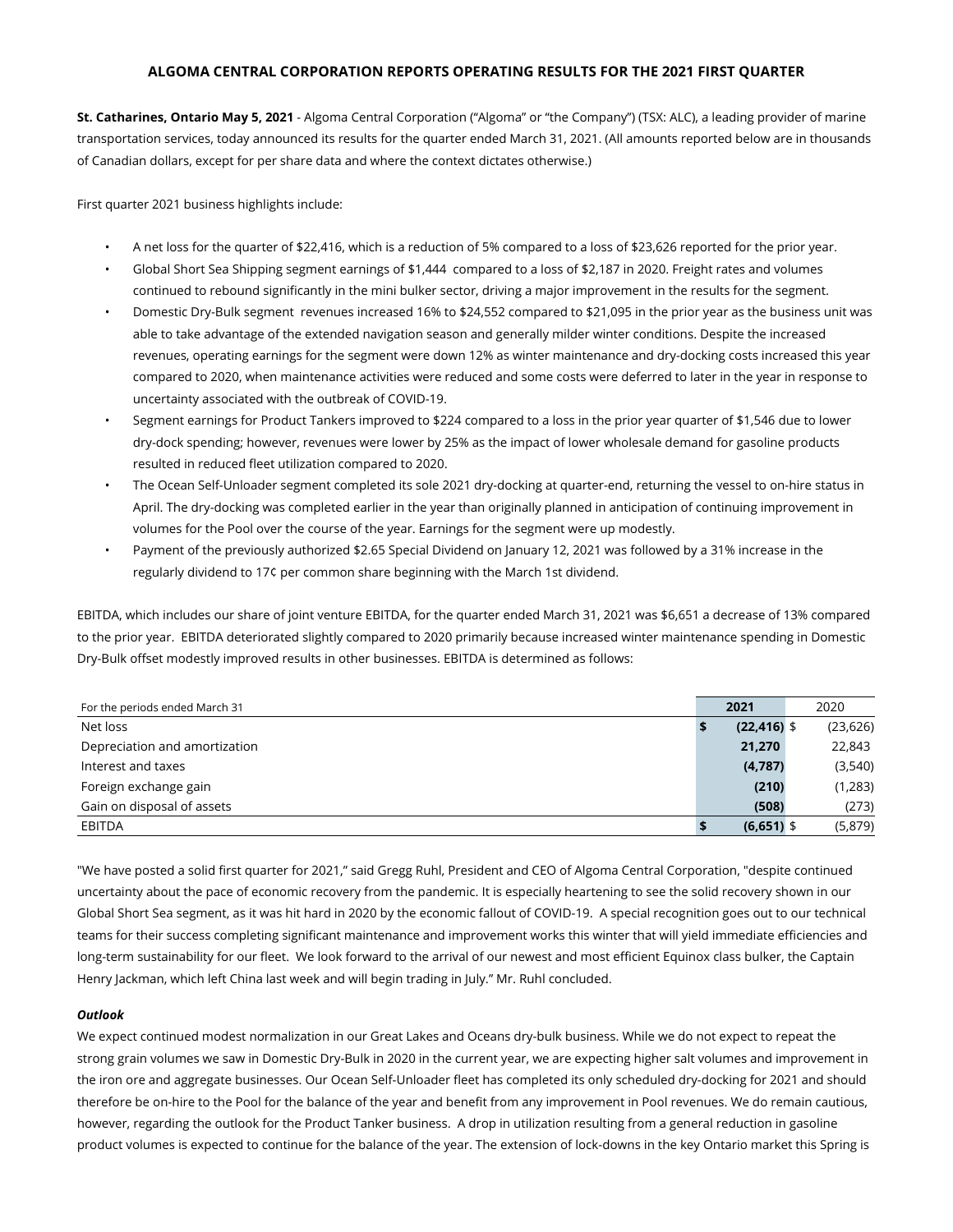likely to result in a delay before the fleet can return to normal levels of utilization. Meanwhile, continuation of the current rate environment in international markets would be very positive for the Global Short Sea Shipping segment and we expect to be able to take advantage of improved conditions in the purchase and sale markets.

The cost environment will be more difficult in 2021 as the Company makes significant investments in training and developing its next generation of shipboard employees.

| For the periods ended March 31              | 2021                 | 2020      |
|---------------------------------------------|----------------------|-----------|
|                                             |                      |           |
| Revenue                                     | \$<br>77,599 \$      | 85,097    |
| Operating expenses                          | (80, 989)            | (85, 333) |
| Selling, general and administrative         | (8, 510)             | (8, 383)  |
| Depreciation and amortization               | (17, 493)            | (18, 814) |
| Operating loss                              | (29, 393)            | (27, 433) |
|                                             |                      |           |
| Interest expense                            | (5, 317)             | (4,991)   |
| Interest income                             | 27                   | 186       |
| Foreign currency gain (loss)                | 53                   | 242       |
|                                             | (34, 630)            | (31,996)  |
|                                             |                      |           |
| Income tax expense                          | 10,742               | 9,633     |
| Net loss from investments in joint ventures | 1,472                | (1,263)   |
|                                             |                      |           |
| <b>Net Earnings</b>                         | \$<br>$(22, 416)$ \$ | (23, 626) |
|                                             |                      |           |
| Basic earnings per share                    | \$<br>$(0.59)$ \$    | (0.62)    |
| Diluted earnings per share                  | \$<br>$(0.59)$ \$    | (0.62)    |
|                                             |                      |           |

| For the periods ended March 31 | 2021              | 2020      |  |
|--------------------------------|-------------------|-----------|--|
| <b>Domestic Dry-Bulk</b>       |                   |           |  |
| Revenue                        | $24,552$ \$<br>\$ | 21,095    |  |
| Operating earnings             | (29, 686)         | (26, 408) |  |
| <b>Product Tankers</b>         |                   |           |  |
| Revenue                        | 18,217            | 24,425    |  |
| Operating earnings             | 224               | (1, 546)  |  |
| <b>Ocean Self-Unloaders</b>    |                   |           |  |
| Revenue                        | 32,496            | 36,377    |  |
| Operating earnings             | 4,369             | 3,650     |  |
| <b>Corporate and Other</b>     |                   |           |  |
| Revenue                        | 2,334             | 3,200     |  |
| Operating loss                 | (4,300)           | (3, 129)  |  |

The MD&A for the quarter ended March 31, 2021 includes further details. Full results for the quarter ended March 31, 2021 can be found on the Company's website at www.algonet.com/investor-relations and on SEDAR at www.sedar.com.

# *Normal Course Issuer Bid*

On March 19, 2021, the Company renewed its normal course issuer bid with the intention to purchase, through the facilities of the TSX, up to 1,890,457 of its Common Shares ("Shares") representing approximately 5% of the 37,800,943 Shares which were issued and outstanding as at the close of business on March 8, 2021 (the "NCIB"). No shares have been purchased to date under this NCIB.